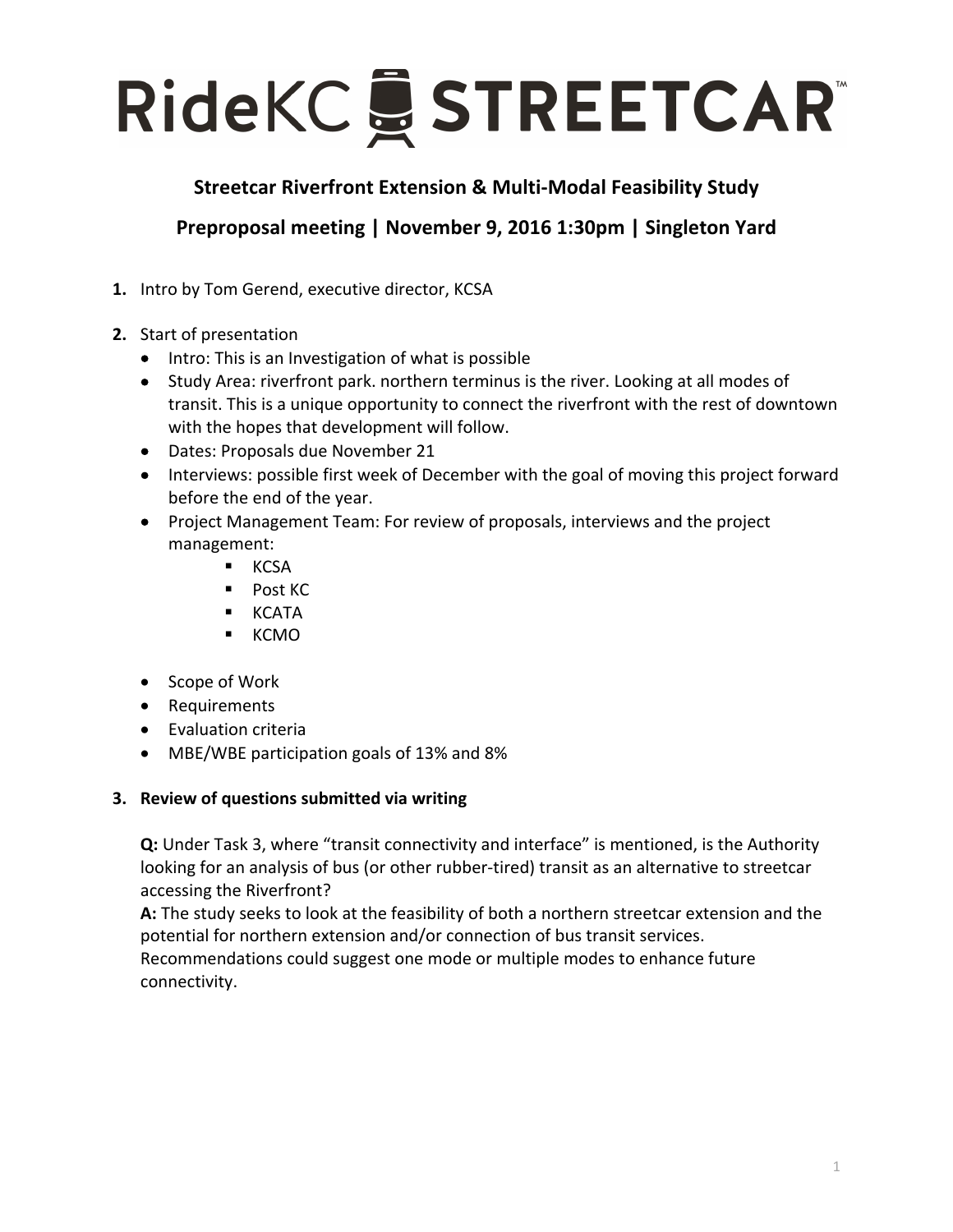**Q:** Under Task 5, where ridership estimates for "proposed bus or BRT services" are mentioned, are you referring to such alternatives? Are you also requesting ridership forecasts for all bus transit routes that access 3rd & Grand?

A: The study seeks a high-level assessment of ridership potential and demand for proposed riverfront extensions of streetcar and/or bus connections only. Forecasts for all connecting services will not be required. Additionally, the method of ridership evaluation has not been pre-prescribed and will be based on proposed technical methodologies from proposing teams and project management team input.

**Q:** On page 3, reference is made to, "the firm's capabilities to carry out this AA". Please confirm that AA should be replaced with "multi-modal feasibility study". **A:** Correct. 

**Q:** Is the last day for questions November 4th or three days prior to the submittal date of November 21 as noted in Paragraph 18.

A: November 4th, although questions can be raised and addressed at the 11/9 Pre-Proposal Conference. A summary of all questions and answers will be posted on-line later that week.

**Q:** In Paragraph 13 – Evaluation Criteria – will these criteria be scored or weighted differently  $-$  in other words, will some criteria have more weight than others? **A:** No. They will be equally weighted and considered.

**Q:** Please confirm that Task 9's reference to Task 2 includes only the items shown in Task 2. **A:** Correct.

**Q:** In Section 5c(2) on page 3 of the RFQ/P, reference is made to LEED experience. For this alignment and considering the Streetcar's previously earned Envision Platinum award, please confirm that KCSA requests Envision experience, not LEED experience. A: References to LEED, Envision, or references to pertinent environmental or sustainability related experience would be acceptable.

**Q:** Would you please provide a copy of the **technical memorandum** referenced in the RFP. A: Yes. We will post with the resulting Questions and Answers on the www.KCstreetcar.org website.

**Q:** Please confirm that the HRD forms should be included as an attachment and do not add to the page count.

A: Correct, they are attachments and do not add to the page count.

**Q:** Page 4 states that items can be attached to the response to the RFP. Do these attachments contribute toward the page count limit of 50 pages? A: No. Attachments do not count towards the page count.